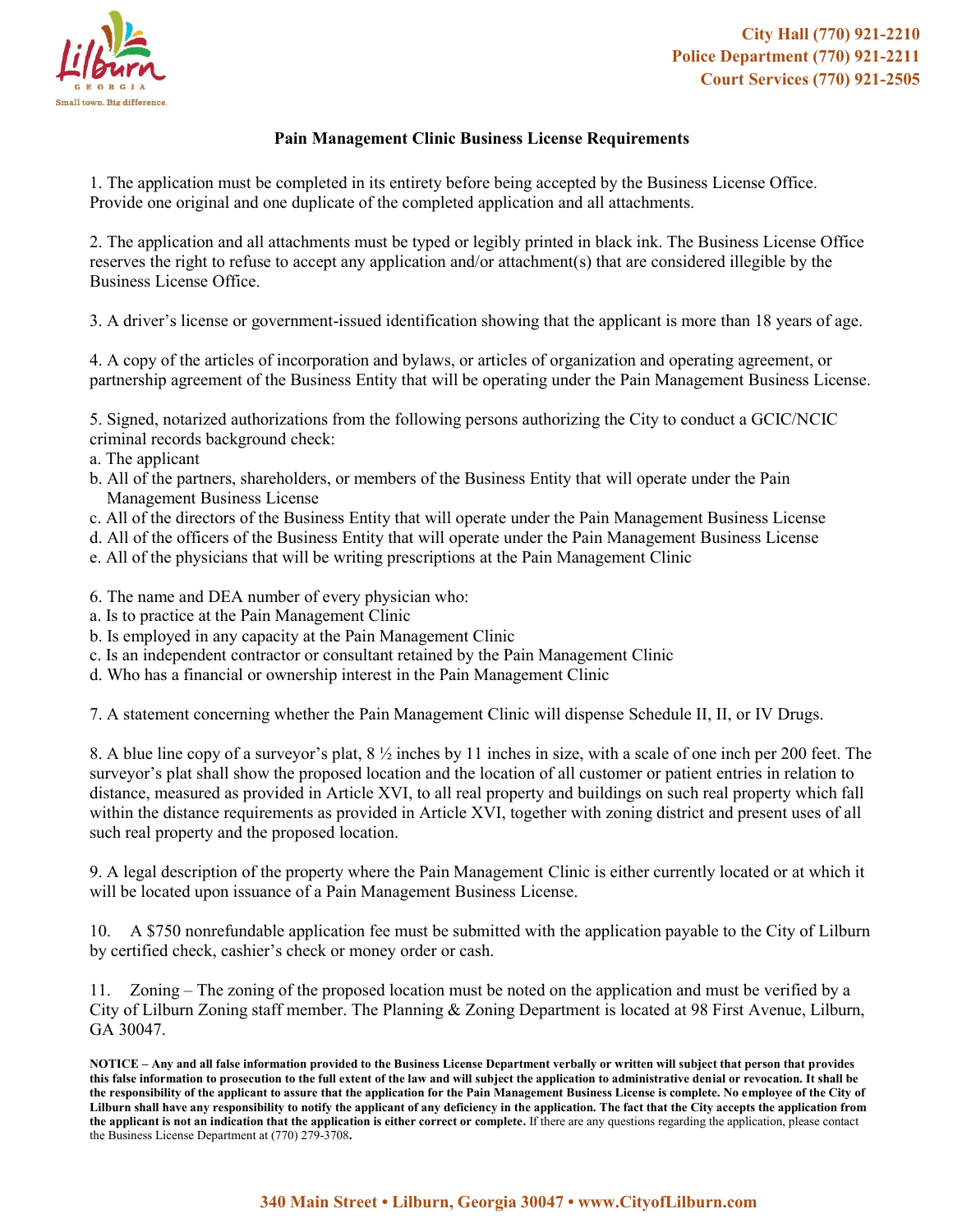

## **APPLICATION FOR PAIN MANAGEMENT BUSINESS LICENSE**

| (List any other names used by the Applicant in the preceding five years) |
|--------------------------------------------------------------------------|
|                                                                          |
|                                                                          |
|                                                                          |
|                                                                          |
|                                                                          |
| Phone #                                                                  |

Names of persons who have any ownership interest (legal or equitable), including but not limited to shareholders, partners (general and limited), members, managers, directors, and officers:

| $\sim$ $\sim$ $\sim$ $\sim$             |  |
|-----------------------------------------|--|
|                                         |  |
| $\sim$ 100 $\sim$ 100 $\sim$            |  |
|                                         |  |
| and the company of the company of       |  |
|                                         |  |
|                                         |  |
|                                         |  |
|                                         |  |
| $\sim$ 100 $\sim$ 100 $\sim$ 100 $\sim$ |  |
|                                         |  |
|                                         |  |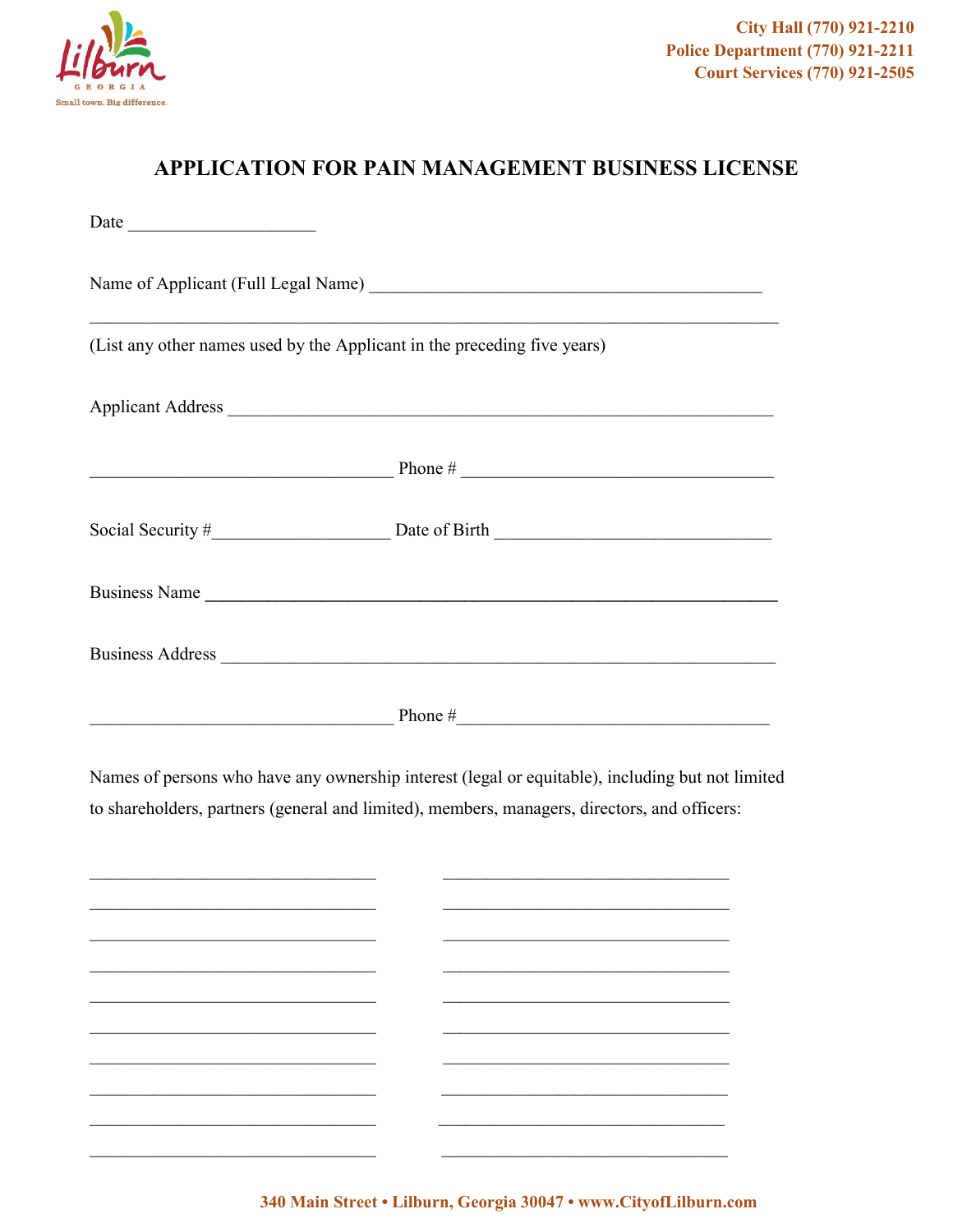

*Please attach additional sheets as necessary*

| 1. Have any of the following persons been convicted of a felony, plead guilty to a felony, or plead nolo   |  |  |
|------------------------------------------------------------------------------------------------------------|--|--|
| contendre to a felony in any State within Five (5) years preceding the date of this application:           |  |  |
| a. Applicant Yes<br>N <sub>o</sub>                                                                         |  |  |
| b. Any person who has an ownership interest in the Business Entity that will operate under the Pain        |  |  |
| Management Business License whether such ownership is legal or equitable Yes<br>No.                        |  |  |
| c. Any of the partners (general or limited), shareholders, or members of the Business Entity that will     |  |  |
| operate under the Pain Management Business License Yes     No                                              |  |  |
| d. Any of the directors of the Business Entity that will operate under the Pain Management Clinic Business |  |  |
| License Yes<br>$\overline{\phantom{a}}$ No                                                                 |  |  |
| e. Any of the officers or managers of the Business Entity that will operate under the Pain Management      |  |  |
| Business License Yes     No                                                                                |  |  |
|                                                                                                            |  |  |
| 2. If you answered yes, please provide the following:                                                      |  |  |
| a. The name of the person who was convicted, plead guilty, or plead nolo contendre                         |  |  |
| b. A complete description of the crime including the date of the plea or conviction, the name of the court |  |  |
| where it occurred, the name under which the plea or conviction occurred, and the penalty assessed          |  |  |

3. Please provide the name of all other Business Entities in which any of the following persons own any interest:

 $\_$  , and the contribution of the contribution of the contribution of the contribution of  $\mathcal{L}_\text{max}$ \_\_\_\_\_\_\_\_\_\_\_\_\_\_\_\_\_\_\_\_\_\_\_\_\_\_\_\_\_\_\_\_\_\_\_\_\_\_\_\_\_\_\_\_\_\_\_\_\_\_\_\_\_\_\_\_\_\_\_\_\_\_\_\_\_\_\_\_\_\_\_\_\_\_\_\_\_\_\_\_\_\_\_  $\_$  , and the contribution of the contribution of the contribution of the contribution of  $\mathcal{L}_\text{max}$ 

a. Applicant

b. Any of the partners (general or limited), shareholders, or members of the Business Entity that will operate under the Pain Management Business License

c. Any of the directors of the Business Entity that will operate under the Pain Management Business License

d. Any of the officers or managers of the Business Entity that will operate under the Pain Management Business License

 $\mathcal{L}_\mathcal{L} = \{ \mathcal{L}_\mathcal{L} = \{ \mathcal{L}_\mathcal{L} = \{ \mathcal{L}_\mathcal{L} = \{ \mathcal{L}_\mathcal{L} = \{ \mathcal{L}_\mathcal{L} = \{ \mathcal{L}_\mathcal{L} = \{ \mathcal{L}_\mathcal{L} = \{ \mathcal{L}_\mathcal{L} = \{ \mathcal{L}_\mathcal{L} = \{ \mathcal{L}_\mathcal{L} = \{ \mathcal{L}_\mathcal{L} = \{ \mathcal{L}_\mathcal{L} = \{ \mathcal{L}_\mathcal{L} = \{ \mathcal{L}_\mathcal{$  $\_$  , and the contribution of the contribution of the contribution of the contribution of  $\mathcal{L}_\text{max}$ \_\_\_\_\_\_\_\_\_\_\_\_\_\_\_\_\_\_\_\_\_\_\_\_\_\_\_\_\_\_\_\_\_\_\_\_\_\_\_\_\_\_\_\_\_\_\_\_\_\_\_\_\_\_\_\_\_\_\_\_\_\_\_\_\_\_\_\_\_\_\_\_\_\_\_\_\_\_\_\_\_

4. Please provide the names of all physicians who will be writing any prescriptions for any pain medicine at the Pain Management Clinic

 $\_$  , and the contribution of the contribution of the contribution of the contribution of  $\mathcal{L}_\text{max}$  $\_$  , and the contribution of the contribution of the contribution of the contribution of  $\mathcal{L}_\text{max}$ \_\_\_\_\_\_\_\_\_\_\_\_\_\_\_\_\_\_\_\_\_\_\_\_\_\_\_\_\_\_\_\_\_\_\_\_\_\_\_\_\_\_\_\_\_\_\_\_\_\_\_\_\_\_\_\_\_\_\_\_\_\_\_\_\_\_\_\_\_\_\_\_\_\_\_\_\_\_\_\_\_\_\_\_ \_\_\_\_\_\_\_\_\_\_\_\_\_\_\_\_\_\_\_\_\_\_\_\_\_\_\_\_\_\_\_\_\_\_\_\_\_\_\_\_\_\_\_\_\_\_\_\_\_\_\_\_\_\_\_\_\_\_\_\_\_\_\_\_\_\_\_\_\_\_\_\_\_\_\_\_\_\_\_\_\_\_\_\_ \_\_\_\_\_\_\_\_\_\_\_\_\_\_\_\_\_\_\_\_\_\_\_\_\_\_\_\_\_\_\_\_\_\_\_\_\_\_\_\_\_\_\_\_\_\_\_\_\_\_\_\_\_\_\_\_\_\_\_\_\_\_\_\_\_\_\_\_\_\_\_\_\_\_\_\_\_\_\_\_\_\_\_\_ \_\_\_\_\_\_\_\_\_\_\_\_\_\_\_\_\_\_\_\_\_\_\_\_\_\_\_\_\_\_\_\_\_\_\_\_\_\_\_\_\_\_\_\_\_\_\_\_\_\_\_\_\_\_\_\_\_\_\_\_\_\_\_\_\_\_\_\_\_\_\_\_\_\_\_\_\_\_\_\_\_\_\_\_